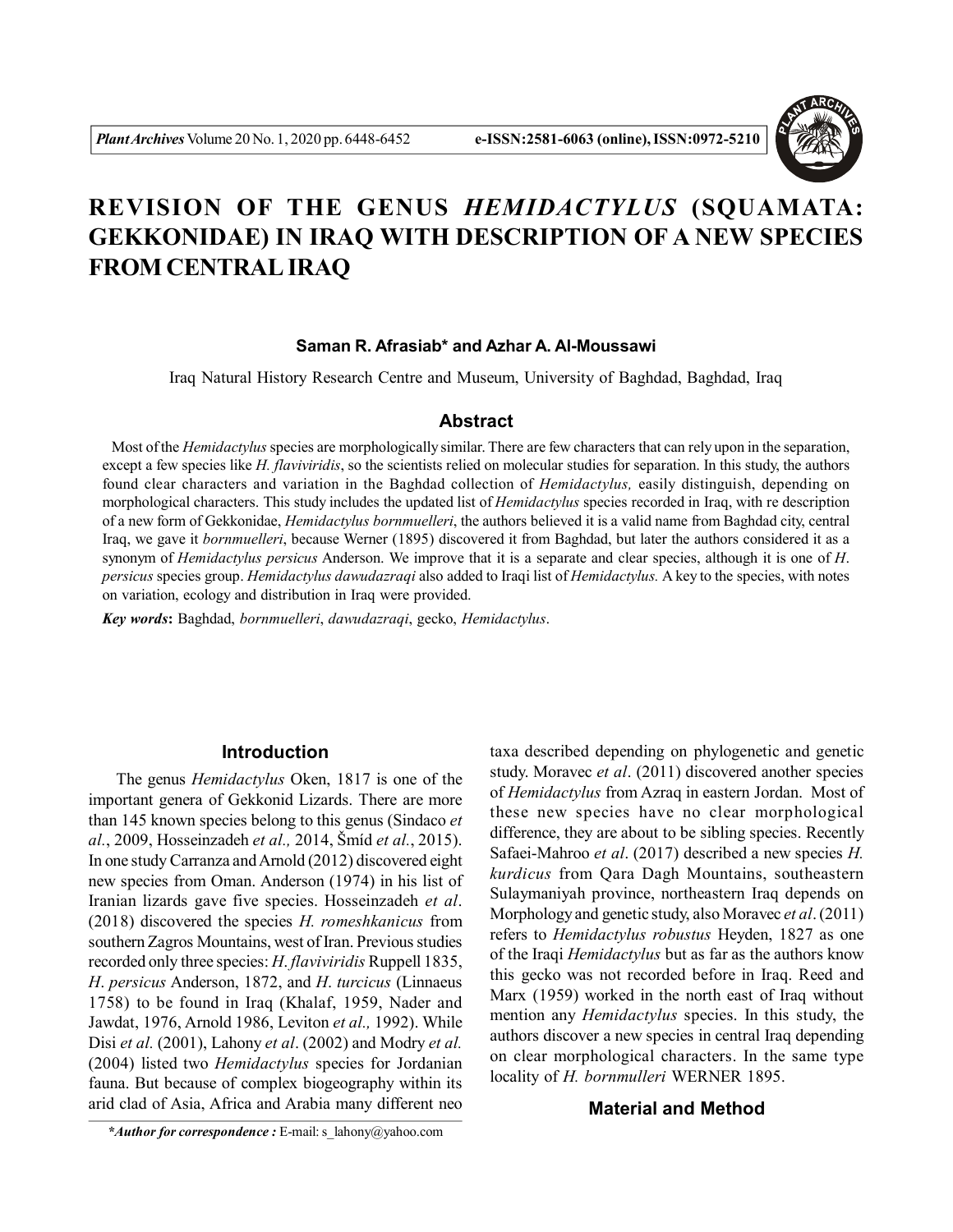A total of eight specimens has been collected from Baghdad, deposited in INHRCM with numbers (371INHM, 378-380 INHM from Baghdad, Apr. 2018), (378-380. INHM, from Baghdad, Oct. 20. 2019). Four more specimens from stock collection of INHRCM with numbers (4-7, Baghdad, 1959). We used a free hand and sticky glue of mice hunting for capturing geckos (We put little sticky glue on a piece of carton close to light source leave it overnight). Dissecting microscope used for identification and digital camera used for taking photos. Photographs taken before and after preservation. The specimens were compared with those of INHRCM and with literature, especially for *H. robustus* and *H. persicus.* Because we did not have collections. The most important characters we depend for classification Sn.v. length, tail length, shape and number of dorsal scale and tubercle, upper and lower labial , anal pores, sub digital lamella. Cloacal tubercle, front head scale, and dorsal color pattern. All measurements in millimeter were taken by caliper and a plastic ruler.

The genus *Hemidactylus* in Iraq still required more systematic study to solve all taxonomic problems in identification of the species. The specimens of our new form collected from Baghdad city, central Iraq. *Hemidactylus bornmuelleri* sp. n. was discovered by Werner 1895 but then the researchers considered it as a synonym of *H. persicus* Anderson 1872. In the present study the authors have improved that *H. bornmuelleri* is not a synonym, it is clear a separate species depending on collections from Baghdad, central Iraq the same type locality of *H. bornmuelleri* WERNER 1895.

# *Hemidactylus bornmuelleri* **sp.n.**

Homotype: (Fig.1, 2a & 2b) Mus. No. (368, INHRCM). Adult male, collected on 21 April, 2019. Type locality: INHRCM, Bab Al-Muadham, Baghdad city, central Iraq collected by the first author at day time. Two specimens, one juvenile and one sub-adult female from the same type locality, Mus. No. (378-380, IMNH). Three additional specimens from Taji, west of Baghdad city. Museum collection (4-7INHM) which labeled as *H*. *persicus* used for confirmation.

Etymology: The authors gave the name *H. bornmulleri* honor the previous author Professor F. Werner 1895, who named this gecko, and to avoid controverters and critic about the synonym. The authors believed it is a valid name.

# **Measurements and coloration of Homotype**:

Adult male. Snout vent (Sn.v.) length 65mm. Tail short regenerated, Head length15mm. Head width 11mm. Dorsal color in life is brown with 9 pairs of dark zigzag band, the dark band continues to dorsal of the tail. There is a dark brown stripe the side of the head, started from the snout and pass through the eye to ear and nape. V shaped light mark on the front of the head.

Diagnosis: *Hemidactylus bornmuelleri* sp.n. is uniquely among *H. percicus* species group, in having cloacal tubercles in male, rostral divided, mixed small and enlarged sub caudal scales and dorsal color pattern. Dorsal tubercle large made of a mixture of flat smooth and conical white and dark, on the side larger than mid dorsal tubercle and small granules. Keeled and smooth large and small imbricate scales and series of small pointed tubercle arranged in a ring on the dorsal surface of the tail more or less segmented four scales between each segment. Sub caudal one head length behind vent enlarged plate-like.

#### **Description:**

Head triangular, its length from snout to ear opening 15 mm. head width 11mm., rosral divided (Fig. 2a). Nostril bordered by three small nasals, first labial and rostral. The eyelid fringed cover above with small pointed spine scale. A few small tubercle on the nape. Top of the head with small smooth and keeled granules a series of 11 smooth scales on canthus rostralis, the ear-opening large directed toward the eye, a fold from the angle of the ear to shoulder. 12 supra labial, first one contact with nostril. 11 infralabials labials, (Fig. 2a) triangular mental scale. Two pairs of enlarged post mental, first pair contact behind mental shield. Dorsals covered by smooth, keeled tubercle in different size and shape, in 16 rows mixed with small granules, the upper surface of the tail covered by keeled imbricate scales, a series of small tubercles on the dorsal side of the tail forming a terminal ring.Sub caudal on the head behind vent enlarged plate-like. The lateral tubercle white in colour. Mid dorsal tubercle smaller, dark brown. Ventral white with smooth imbricate scale 8 anal pores present, 4 cloacal tubercle is present at the base of the tail (Fig. 2b). Sub caudal scales are a mixture of large



**Fig. 1:** *Hemidactylus bornmuelleri* sp*.* n*.* homotype. Mus. No. (368.INHM) Locality central Baghdad Iraq. Preserved in 75% ethanol.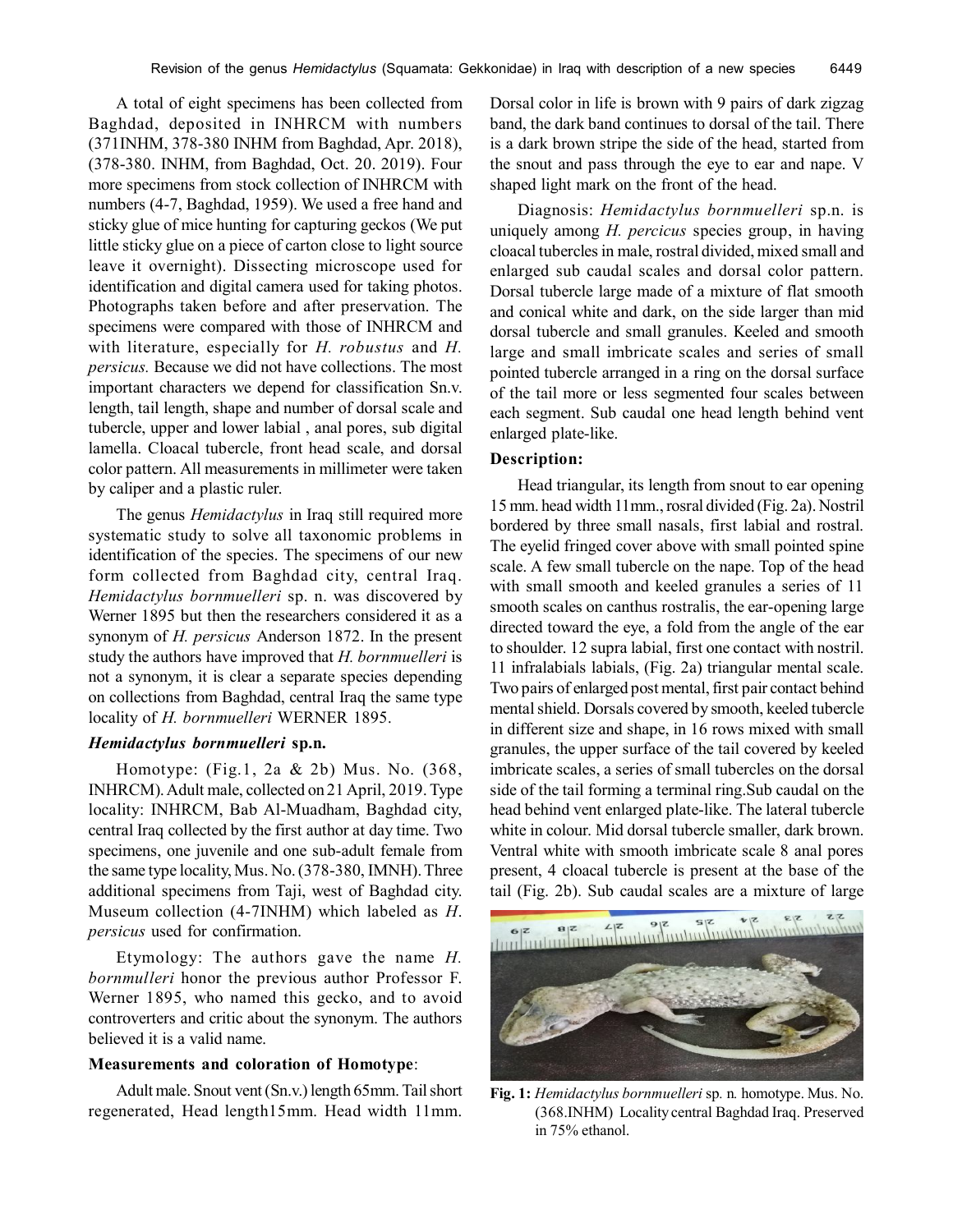and small smooth scale. Digits expanded clawed toes with lateral feebly fringed and regular lamellae divided or undivided 7pare of lamellae under the first toe and 12 on the fourth toes. Variations were given in (Table 2).



A



B



- **Fig. 2:** *Hemidactylus bornmuelleri* sp. n. Homotype, Mus. No. (368.INHM)
	- A- Side of the head.

B- Ventral view showing preanal pore and cloacal tubercle.

**Table 1:** Morphological differences (morphometric and meristic) and measurements of known species of the genus *Hemidactylus* in Iraq.

| Character                    | H. persicus<br>J Anderson<br>.1872 | H. turcicus<br>(Linnaeus,<br>$1758 =$<br>Н.<br>dawudazragi<br>Moravec<br>et.<br>al. 20011 | $H$ .<br>flaviviridis<br>Ruppel.<br>1840 | Н.<br>Kurdicus<br>Safaei-<br>Mahroo,<br>Ghaffari.<br>Ghafoor<br>$\&$<br>Amini, 2017 | Н.<br>robustus,<br>Heyden.<br>1827 | $H_{\cdot}$<br>bornmuelleri<br>sp. n.<br>Homotype<br>adult male |
|------------------------------|------------------------------------|-------------------------------------------------------------------------------------------|------------------------------------------|-------------------------------------------------------------------------------------|------------------------------------|-----------------------------------------------------------------|
| Sn.v.                        | $46 - 58$                          | 42                                                                                        | 78                                       | 40.                                                                                 | $44 - 54.6$                        | 65mm.                                                           |
| Sub mental                   | $\overline{2}$                     | $\overline{2}$                                                                            | $\overline{2}$                           | Single pair                                                                         | $\overline{2}$                     | $\overline{2}$                                                  |
| Supra labia                  | $10-12$                            | 10                                                                                        | 11                                       | 11                                                                                  | $8-9$                              | 12                                                              |
| Infra labials                | $8 - 10$                           | 8                                                                                         | $\Omega$                                 | $\Omega$                                                                            | $7 - 8$                            | 11                                                              |
| Preanal pores                | 9 1 1                              | 6                                                                                         | Femoral<br>pors only                     | 8 10                                                                                | 58                                 | $\bf{8}$                                                        |
| 1 <sup>st</sup> toe lamellae | $8 - 11$                           | $7\phantom{.0}$                                                                           | 10                                       | $9 - 10$                                                                            | 6                                  | $\overline{7}$                                                  |
| 4rth toe la.                 | $12 - 14$                          | 10                                                                                        | 12                                       | 13                                                                                  | $10-9$                             | 12                                                              |
| Dorsal tubercle              | $14 - 16$                          | 14                                                                                        | dorsal<br>No<br>tubercle                 | $14 - 16$                                                                           | 16                                 | 16                                                              |
| Sub-caudal                   | Enlarged                           | Enlarged                                                                                  | Enlarged                                 | Enlarged                                                                            |                                    | Mixed large<br>and small                                        |
| Rostral                      | Undivided                          | Undivided                                                                                 | Undivided                                | Undivided                                                                           | Undivided                          | Divided                                                         |
| Cloacal tubercle             | $\overline{\mathbf{x}}$            | $\mathbf{x}$                                                                              | $\mathbf{x}$                             | $\mathbf{x}$                                                                        | x                                  | $\overline{\mathbf{3}}$                                         |

Habitat: Old houses and garden trees. Active at night, feed on insects and spiders.

Distribution: Type locality in central Baghdad city. Paratype, Baghdad and Taji, western Baghdad, maybe its distribution extends to the south of Iraq. *H. kurdicus* population Kurdistan northeastern of Iraq, *H. persica* in the south of Iraq, *H. turcicus* in the western desert, *H. flaviviridis* from north to south of Iraq, and *H. robustus* (unknown).

# -*Hemidactylus dawudazraqi* Moravec *et al*. (2011)

# *Hemidactylus turcicus* (Linnaeus, 1758)

Depending on a single specimen collected from Rutba west of Iraq 1991. Close to Azraq, east of Jordan Type locality of *H. dawudazraqi.* The authors listed it within Iraqi *Hemidactylus* as a new record for this species in Iraq. All the characters as shown in (Table 1) fit with Jordanian collection of *H. dawudazraqi*. It is an endemic species in Baghdad (Table1).

The previous authors believed that *H. bornmuelleri* is a synonym of *H. persicus* (Khalaf, 1959, Nader and Jawdat, 1976, Leviton *et al.*, 1992, Castilla *et al.*, 2013, Safaei-Mahroo *et al*., 2017). In the new collection of INHRCM the authors discovered many characters in collected specimens sharing with *H. persicus* and differ in rostral, cloacal sacs and tubercle and lamellae of first toe Anderson, 1872 with *H. turcicus* L. 1840 in the number of first toe lamellae and differ in longer nails and tail shape divided rostral and presence of cloacle tubercle. Even sharing with *H. inintellectus* of Sindaco *et al.* (2009) from Socotra Island, Yemen in few characters

> like subcaudals. Nader and Jawdat (1976) stated that Baghdad collections of *Hemidactylus* are (*H. turcicus*) and *H. flaviviridis,* the present collection quite differ from *H. turcicus* complex in tail structure, in divided rostral and presence of cloacal tubercles supra and infra labial, and also differs from *H. persicus* for the same mentioned reasons and in lamellae number and presence of small lateral fringes of toes lateral fold of rars. Rastegar-pouyani *et al*. (2008) believed that all Iranian *Hemidactylus* refer to *H. robustus* Heyden, 1827 (Torki *et al.*, 2011). While Šmíd *et al*. (2015) in their study on phylogeny of *H. robustus* said that distribution cannot reach Iraq or north Arabia. We agree with Šmíd *et al*. (2015). The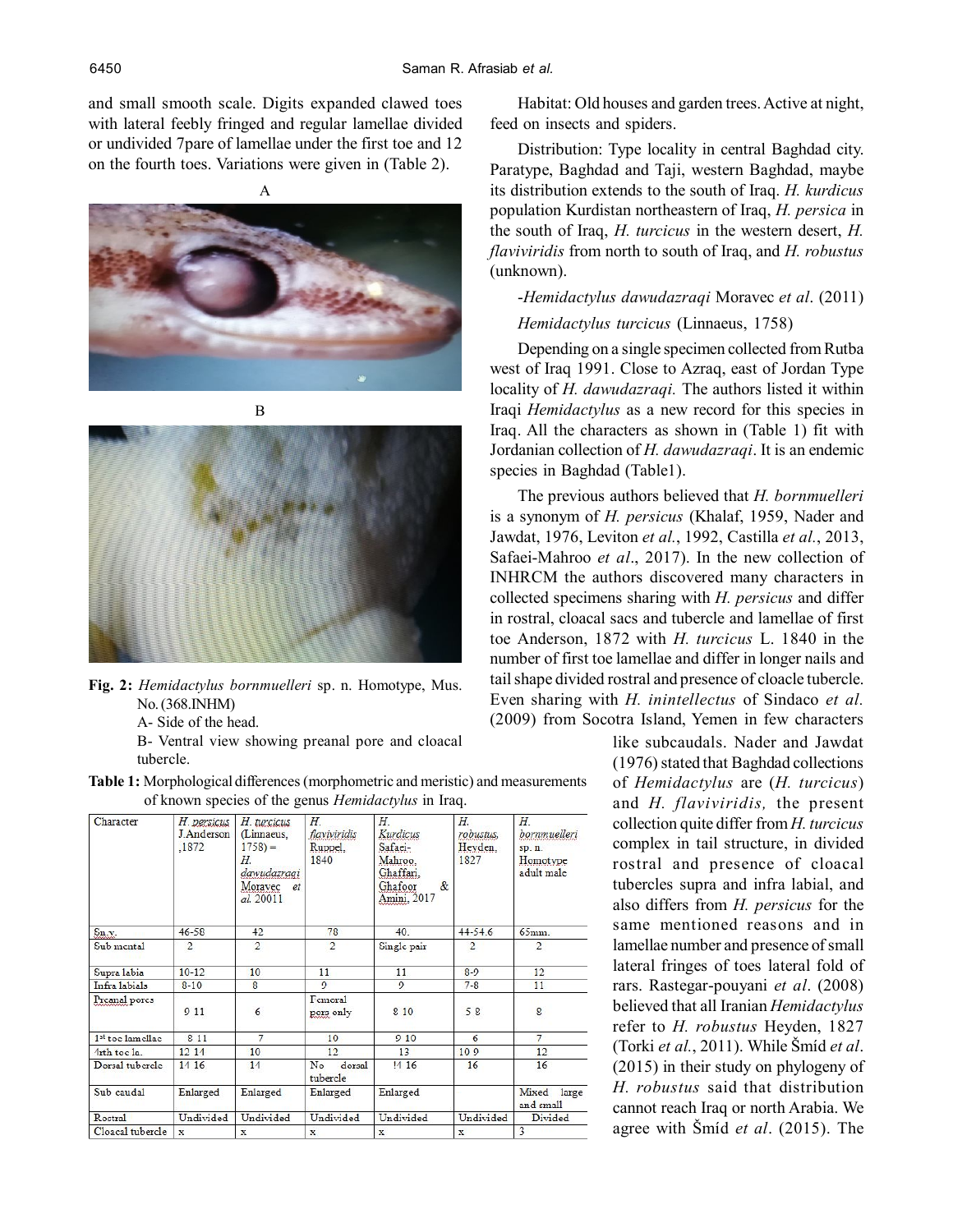| Locality                    | Central     | 10 km. western | Central           |  |
|-----------------------------|-------------|----------------|-------------------|--|
|                             | Baghdad     | Baghdad        | Baghdad           |  |
| T.L.                        | 55          | 65             | 54-53             |  |
|                             | regenerated |                |                   |  |
| Sn.v.                       | 65          | 60             | $50 - 49$         |  |
| 4 <sup>th</sup> toe lamella | 12          | $14 - 12$      | $11 - 12$         |  |
| 1 <sup>st</sup> toe lamella |             | $8 - 9$        | $7 - 8$           |  |
| Supra/infra-Labials         | 12/11       | $12 - 13/11$   | $12 - 13/10 - 11$ |  |

**Table 2:** Variations within the species in *H. bornmuelleri* sp. n. of Baghdad

new form differs from *H. robustus* in presence of cloacal tubercle, divided nasal and in supra and infra labials and caudal scales.

#### **Identification Key for updated Iraqi Known species of the genus** *Hemidactylus* **Oken, 1817**.

1a. Adult male 65 mm. rostral divided, cloacl tubercle

and pronounced, toes feebly fringed less than 8 lamellae under first toe, 10 supra and11 infralabials, sub caudal heterogeneous (small and large scale) ……………………………………..*Hemidactylus bornmuelleri* 1b. Rostral not divided no cloacle tubercle, enlarged sub caudal……………………………..………………2 2a. No enlarged dorsal tubercle. No preanal pore only femoral pores present *………………………………..………………………. H. flaviviridids*. 2b. Enlarged dorsal tubercle preanal pores present …………………………………………………….......3 3a. One pair of enlarged post mental mostly not contact with each other, 9-10 lamellae under the  $1<sup>st</sup>$  toe ……………………………………………………...*H. kurdicus* 3b.Two pairs of enlarged post mental, the first pair in contact………...………………………………...…..4 4a. Less than 8 lamellae under 1<sup>st</sup> toe, nail short. Tail thick tapering at the end snot vent less than 42 mm. ……………………..…………………..*H. turcicus* complex 4b. More than 8lamillae under 1<sup>st</sup> toe. Snot vent more  $than$   $45$  mm. ……………………………………………………….*H. persicus* 4c. Less than 8 lamellae under  $1<sup>st</sup>$  toe. Snot vent 54.6.snot convex. 9supra and 8 infralabial……………………………………….*H. robustus* (?)

# **Acknowledgment**

Profound thanks to Mr. Osama Mohammad for

helping us in the arrangement of the figures and tables in the manuscript.

**Abbreviations:** Fig. = Figure, INHRCM = Iraq Natural History Research Center and Museum, University of Baghdad, No. = Number, Sn.v. = Snot vent length, T.L. =Tail length, mm. =Millimeter, Km. = Kilometer.

#### **References**

- Anderson, S. C. (1974) Preliminary Key to the Turtles, lizards and Amphisbaenians of Iran. *Fieldiana Zool*. **65(4)**: 27- 44.
- Anderson, S. C. (1999) The Lizards of Iran. Society for the study of Amphibians and Reptiles. Oxford, Ohio, **6**: 1- 442 pp.
- Arnold, E. N. (1986) A Key and annotated check list to the lizards and amphisbaenians of Arabia. *Fauna Saud. Arab*. **8**: 385–435.
- Carranza, S. and E.N. Arnold (2012) A review of the geckos of the genus *Hemidactylus* (Squamata: Gekkonidae) from Oman based on morphology, mitochondrial and nuclear data, with descriptions of eight new species. *Zootaxa*, **3378**: 1–95.
- Castilla, A.M., A. Valdeón, D. Cogãlniceanu, A. Gosá, A. Alkuwary, E.O. Saifelnasr, S. Al Naimi and A.A.M. Al-Hemaidi (2013)First record of a gecko species to the fauna of Qatar: *Hemidactylus persicus* Anderson, 1872 (Gekkonidae). *QScience Connect*: **28** http://dx.doi.org/ 10.5339/connect.2013.28
- Disi, A.M., D. Modrý, P. Neèas and L. Rifai, (2001) Amphibians and Reptiles of the Hashemite Kingdom of Jordan. An Atlas and Field Guide. Edition Chimaira. Frankfurt am Main: 408pp.
- Hosseinzadeh, M.S., M. Aliabadian, E. Rastegar-Pouyani and N. Rastegar-Pouyani (2014) Morphological Study of *Hemidactylus* Geckos (Squamata: Gekkonidae) from Iran. , *IJAB***10(2)**:175-184.
- Hosseinzadeh, M.S., M. Aliabadian and E. Rastegar-pouyani (2018) Deep Mitochondrial and Morphological Differentiation of *Hemidactylus persicus* Anderson, 1872 (Squamata: Gekkonidae) in Iran. *HERPETOL J.* **28(3)**: 101- 109.
- Khalaf, K. T. (1959) Reptiles of Iraq, with some notes on the amphibians. Ar-Rabitta Press, Baghdad: Vii+96pp.
- Lahony, S. R., K. Khleifat, K. A. Al-Tarawneh, M. M. Abboud, R. M. Al-Oran, A. A. Al-Tarawneh and M. H. Homady (2002) Variations in five Species of Jordanian Reptiles with New Record of land Tortoises *Testudo floweri* (Testudinidae: Chelonia). *Pakistan J Zool* **34(1)**: 43-49.
- Leviton, A. E., S. C. Anderson, K. Adler and S. A. Minton (1992) Handbook to Middle East Amphibians and Reptiles (Contribution to Herpetology). Society for the Study of